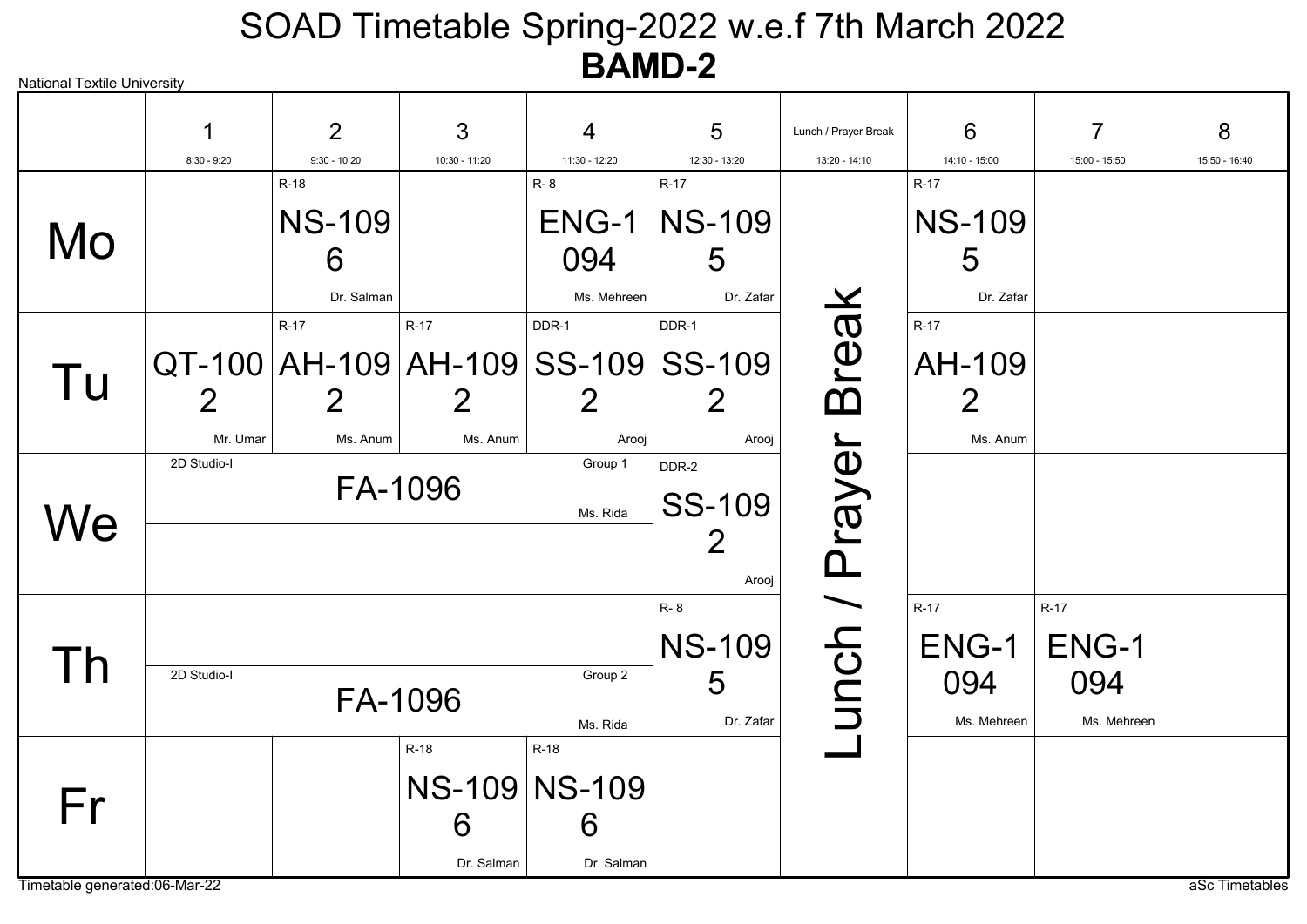| <b>National Textile University</b> |                |                |                             |                         |                                               |                      |                 |               |                       |
|------------------------------------|----------------|----------------|-----------------------------|-------------------------|-----------------------------------------------|----------------------|-----------------|---------------|-----------------------|
|                                    |                | $\overline{2}$ | 3                           | $\overline{4}$          | 5                                             | Lunch / Prayer Break | 6               | 7             | 8                     |
|                                    | $8:30 - 9:20$  | $9:30 - 10:20$ | 10:30 - 11:20               | 11:30 - 12:20           | 12:30 - 13:20                                 | 13:20 - 14:10        | $14:10 - 15:00$ | 15:00 - 15:50 | 15:50 - 16:40         |
| Mo                                 |                |                |                             |                         | 2D Studio-II Group 1<br>FA-1096<br>Mr. Afzaal |                      | 2D Studio-II    | FA-1096       | Group 1<br>Mr. Afzaal |
|                                    | 2D Studio-I    |                | FA-1096                     | Group 2<br>Mr. Afzaal   |                                               |                      |                 |               |                       |
|                                    |                | $R-9$          | $R-9$                       | R-19                    | R-19                                          |                      | DDR-1           | $R-9$         |                       |
| Tu                                 |                | ENG-1          |                             | ENG-1   NS-109   NS-109 |                                               | <b>Break</b>         |                 | AH-109 QT-100 |                       |
|                                    |                | 094            | 094                         | 6                       | 6                                             |                      | $\overline{2}$  | $2\,$         |                       |
|                                    |                | Ms. Mehreen    | Ms. Mehreen                 | Dr. Usman               | Dr. Usman                                     |                      | Ms. Sidrat      | Dr. Yaseen    |                       |
|                                    | DDR-1          | DDR-1          | $R-18$                      | $R-18$                  | $R-9$                                         |                      | $R-17$          |               |                       |
| We                                 |                |                | AH-109 AH-109 NS-109 NS-109 |                         | ENG-1                                         | unch / Prayer        | <b>SS-109</b>   |               |                       |
|                                    | $\overline{2}$ |                | 5                           | 5                       | 094                                           |                      | $\overline{2}$  |               |                       |
|                                    | Ms. Sidrat     | Ms. Sidrat     | Ms. Maham                   | Ms. Maham               | Ms. Mehreen                                   |                      | Arooj           |               |                       |
|                                    |                | R-8            | DDR-1                       | $R-17$                  | R-19                                          |                      |                 |               |                       |
|                                    |                |                | NS-109 SS-109 SS-109 NS-109 |                         |                                               |                      |                 |               |                       |
|                                    |                | 5              |                             | $\overline{2}$          | 6                                             |                      |                 |               |                       |
|                                    |                | Ms. Maham      | Arooj                       | Arooj                   | Dr. Usman                                     |                      |                 |               |                       |
| Fr                                 |                |                |                             |                         |                                               |                      |                 |               |                       |
| Timetable generated:06-Mar-22      |                |                |                             |                         |                                               |                      |                 |               | aSc Timetables        |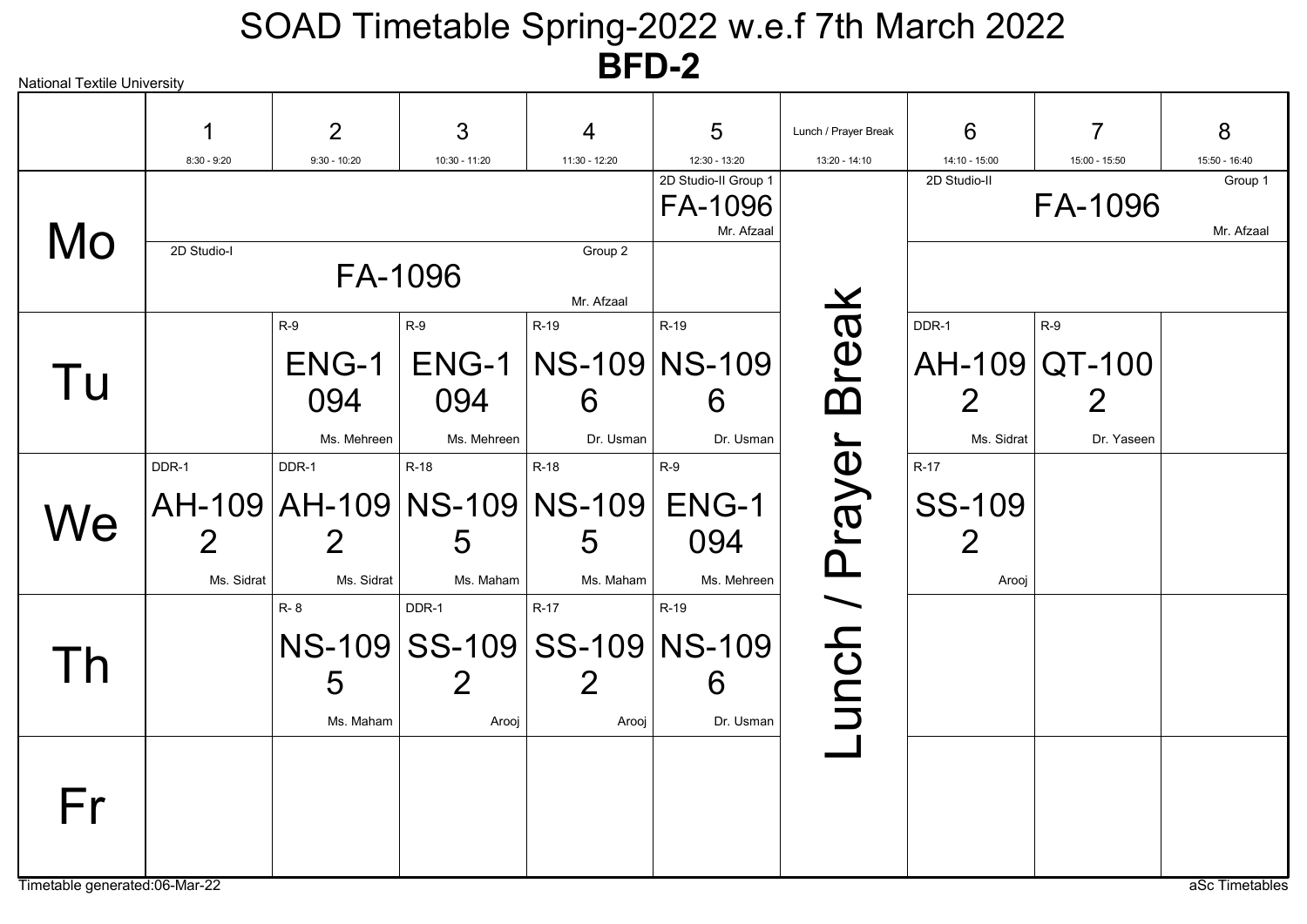| <b>National Textile University</b> |               |                |               |                      |                                             |                      |                 |                          |                     |
|------------------------------------|---------------|----------------|---------------|----------------------|---------------------------------------------|----------------------|-----------------|--------------------------|---------------------|
|                                    |               | $\overline{2}$ | 3             | 4                    | 5                                           | Lunch / Prayer Break | 6               | 7                        | 8                   |
|                                    | $8:30 - 9:20$ | $9:30 - 10:20$ | 10:30 - 11:20 | 11:30 - 12:20        | 12:30 - 13:20                               | 13:20 - 14:10        | $14:10 - 15:00$ | 15:00 - 15:50            | 15:50 - 16:40       |
|                                    |               |                | DDR-1         | DDR-1                | DDR-1                                       |                      | $R-18$          |                          |                     |
| Mo                                 |               |                |               | AH-109 AH-109 AH-109 |                                             |                      | QT-100          |                          |                     |
|                                    |               |                |               |                      |                                             |                      |                 |                          |                     |
|                                    |               |                | Ms. Sidrat    | Ms. Sidrat           | Ms. Sidrat                                  |                      | Dr. Yaseen      |                          |                     |
|                                    |               | $R-18$         | R-18          | $R-9$                | $R-9$                                       |                      | R-8             | R-19                     | R-19                |
| Tu                                 |               |                | NS-109 NS-109 | ENG-1                | ENG-1                                       | Break                |                 | SS-109   NS-109   NS-109 |                     |
|                                    |               | 5              | 5             | 094                  | 094                                         |                      | $\overline{2}$  | 6                        | 6                   |
|                                    |               | Ms. Maham      | Ms. Maham     | Ms. Mehreen          | Ms. Mehreen                                 |                      | Arooj           | Dr. Usman                | Dr. Usman           |
|                                    |               |                |               |                      | 2D Studio-II Group 1<br>FA-1096<br>Ms. Anum | Prayer               | 2D Studio-II    | FA-1096                  | Group 1<br>Ms. Anum |
| We                                 | 2D Studio-II  | FA-1096        |               | Group 2<br>Ms. Anum  |                                             |                      |                 |                          |                     |
|                                    | R-19          |                | R-8           | DDR-1                |                                             |                      | $R-18$          | $R-18$                   |                     |
| h                                  | <b>NS-109</b> |                | ENG-1         | <b>NS-109</b>        |                                             | unch /               | SS-109 SS-109   |                          |                     |
|                                    | 6             |                | 094           | 5                    |                                             |                      | 2               |                          |                     |
|                                    | Dr. Usman     |                | Ms. Mehreen   | Ms. Maham            |                                             |                      | Arooj           | Arooj                    |                     |
| Fr                                 |               |                |               |                      |                                             |                      |                 |                          |                     |
| Timetable generated:06-Mar-22      |               |                |               |                      |                                             |                      |                 |                          | aSc Timetables      |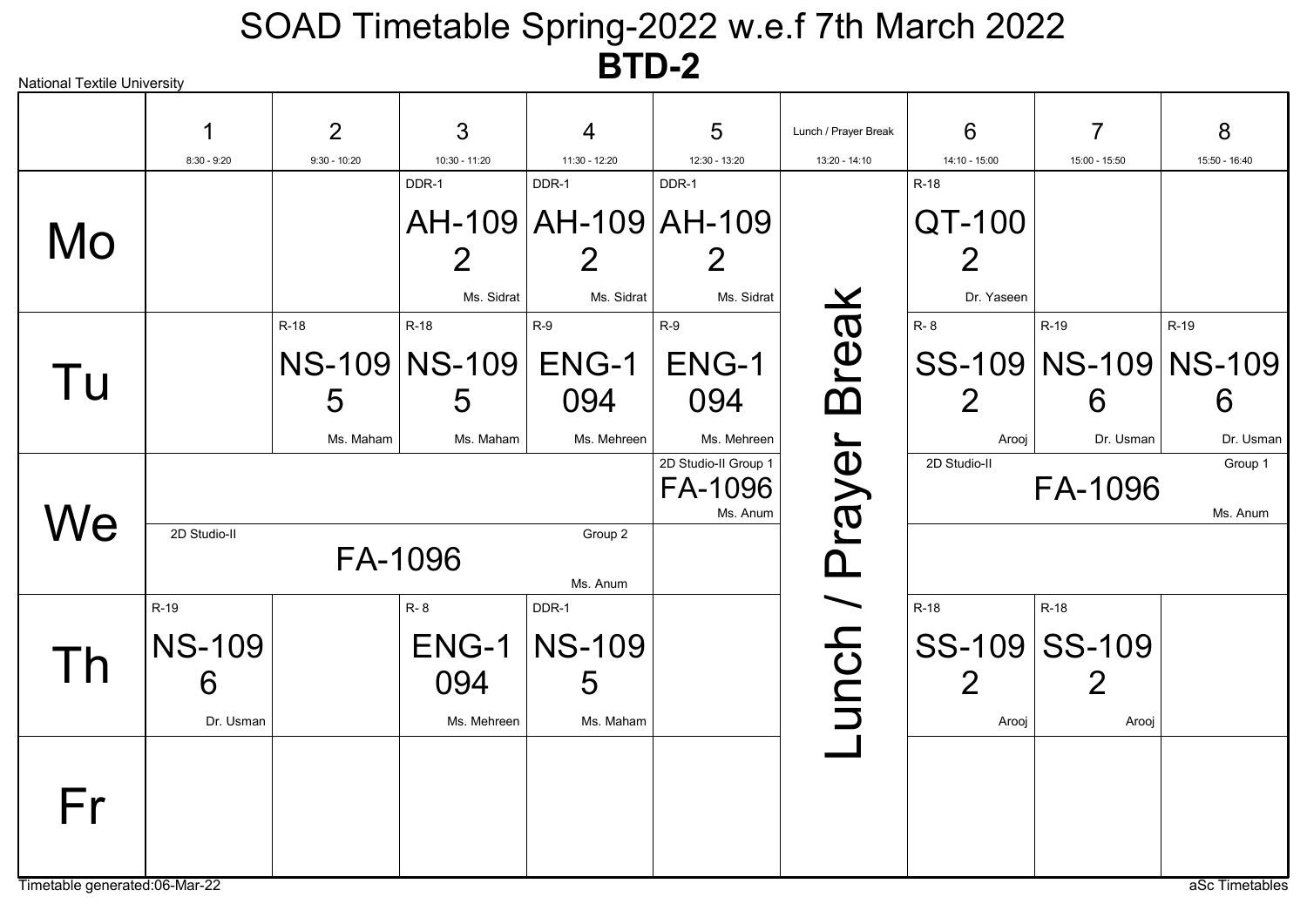| National Textile University   |               |                |                             |                       |                      |                      |               |                |                |
|-------------------------------|---------------|----------------|-----------------------------|-----------------------|----------------------|----------------------|---------------|----------------|----------------|
|                               |               | $\overline{2}$ | 3                           | $\overline{4}$        | 5                    | Lunch / Prayer Break | 6             | $\overline{7}$ | 8              |
|                               | $8:30 - 9:20$ | $9:30 - 10:20$ | 10:30 - 11:20               | 11:30 - 12:20         | 12:30 - 13:20        | $13:20 - 14:10$      | 14:10 - 15:00 | 15:00 - 15:50  | 15:50 - 16:40  |
|                               | $R-18$        |                | R-8                         | $R-18$                |                      |                      |               |                |                |
| Mo                            | <b>NS-109</b> |                |                             | <b>ENG-1   QT-100</b> |                      |                      |               |                |                |
|                               | 6             |                | 094                         | $\overline{2}$        |                      |                      |               |                |                |
|                               | Dr. Salman    |                | Ms. Mehreen                 | Dr. Yaseen            |                      |                      |               |                |                |
|                               |               | DDR-2          | R-8                         | R-8                   |                      |                      | R-18          | R-18           |                |
|                               |               |                | AH-109 AH-109 AH-109        |                       |                      | reak                 |               | NS-109 NS-109  |                |
| Tu                            |               | $\overline{2}$ |                             |                       |                      | ന                    | 5             | 5              |                |
|                               |               | Ms. Sidrat     | Ms. Sidrat                  | Ms. Sidrat            |                      |                      | Ms. Maham     | Ms. Maham      |                |
|                               | $R-18$        | $R-9$          | $R-9$                       | R-8                   |                      |                      |               |                |                |
| We                            |               | NS-109 ENG-1   | $ENG-1$                     | <b>SS-109</b>         |                      | Prayer               |               |                |                |
|                               | 5             | 094            | 094                         | $\overline{2}$        |                      |                      |               |                |                |
|                               | Ms. Maham     | Ms. Mehreen    | Ms. Mehreen                 | Arooj                 |                      |                      |               |                |                |
|                               | 2D Studio-II  |                |                             | Group 1               |                      |                      |               |                |                |
|                               |               |                | FA-1096                     | Mr. Saqib             |                      |                      |               |                |                |
| Īh                            |               |                |                             |                       | 2D Studio-II Group 2 |                      | 2D Studio-II  |                | Group 2        |
|                               |               |                |                             |                       | FA-1096<br>Mr. Saqib | unch /               |               | FA-1096        | Mr. Saqib      |
|                               | R-18          | R-18           | R-17                        | $R-17$                |                      |                      |               |                |                |
| Fr                            |               |                | NS-109 NS-109 SS-109 SS-109 |                       |                      |                      |               |                |                |
|                               | 6             | 6              | 2                           | 2                     |                      |                      |               |                |                |
|                               | Dr. Salman    | Dr. Salman     | Arooj                       | Arooj                 |                      |                      |               |                |                |
| Timetable generated:06-Mar-22 |               |                |                             |                       |                      |                      |               |                | aSc Timetables |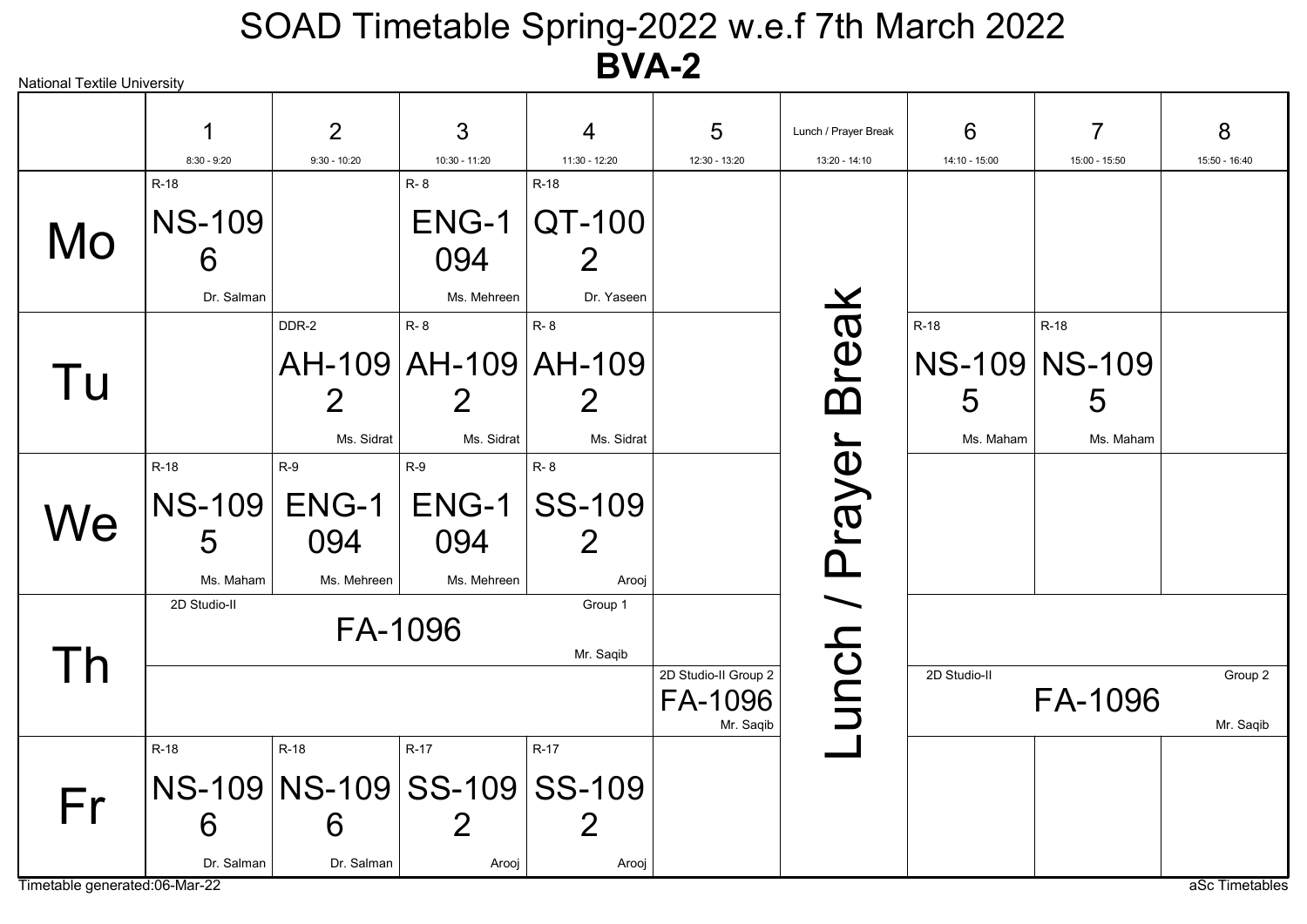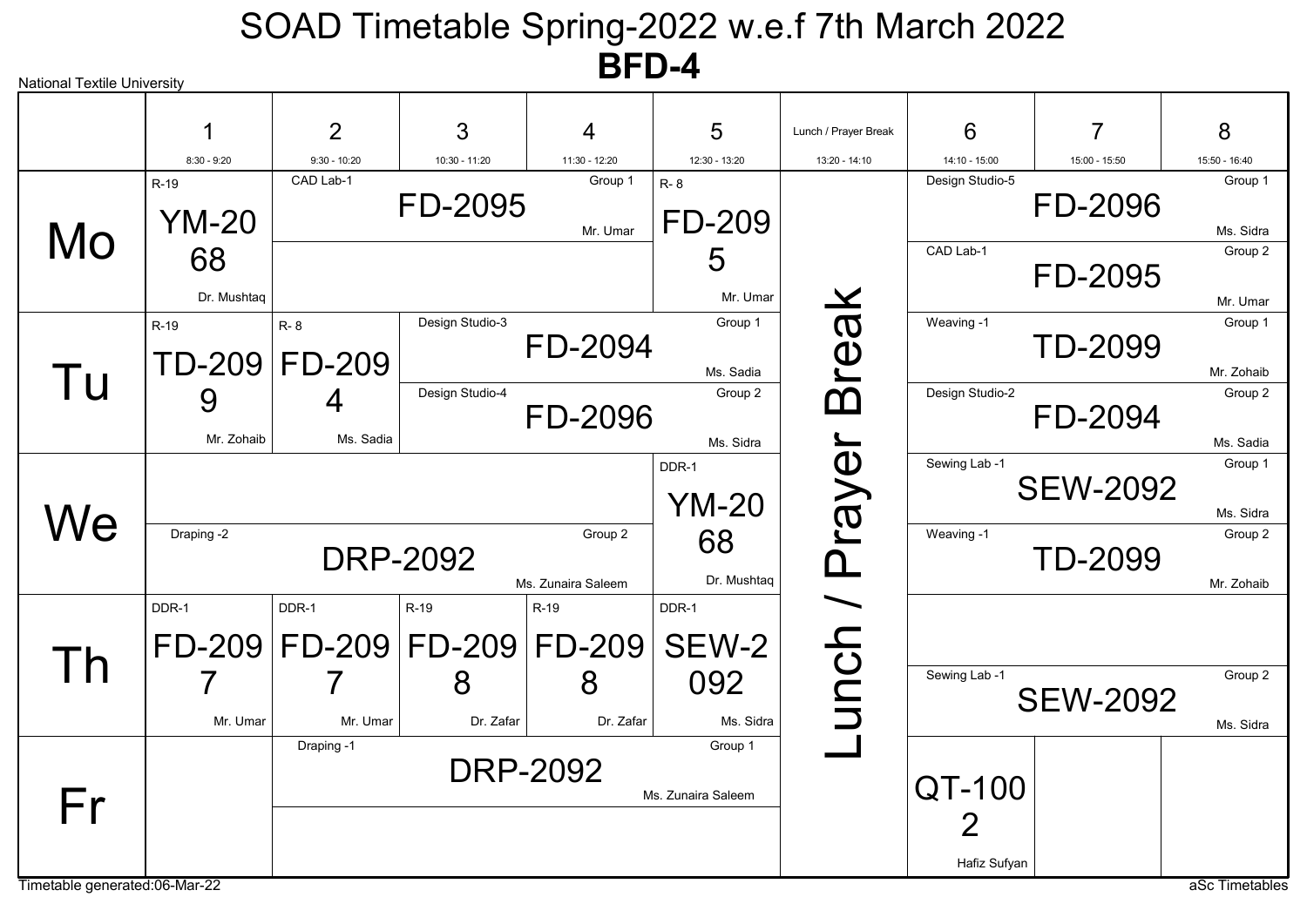| <b>National Textile University</b> |                              |                                 |                            | $\blacksquare$                |                                             |                      |                               |                      |                        |
|------------------------------------|------------------------------|---------------------------------|----------------------------|-------------------------------|---------------------------------------------|----------------------|-------------------------------|----------------------|------------------------|
|                                    |                              | $\overline{2}$                  | 3                          | 4                             | 5                                           | Lunch / Prayer Break | 6                             | 7                    | 8                      |
|                                    | $8:30 - 9:20$                | $9:30 - 10:20$<br>Sewing Lab -1 | 10:30 - 11:20              | $11:30 - 12:20$               | 12:30 - 13:20<br>Group 1                    | $13:20 - 14:10$      | 14:10 - 15:00                 | 15:00 - 15:50        | 15:50 - 16:40          |
| Mo                                 | R-8<br><b>TD-209</b><br>6    |                                 | FD-2099<br>Design Studio-4 |                               | Ms. Sidra<br>Group 2                        |                      | $R - 8$<br><b>YM-20</b><br>68 |                      |                        |
|                                    | Ms. Mubarra                  |                                 |                            | FD-2091                       | Ms. Zunaira Saleem                          |                      | Dr. Mushtaq                   |                      |                        |
| Tu                                 | QT-100                       | Design Studio-1                 | FD-2091                    | Group 1<br>Ms. Zunaira Saleem | R-8<br><b>TD-209</b>                        | reak                 | $R-19$<br>TD-209              | R-8<br><b>TD-209</b> | R-8<br>TD-209          |
|                                    | $\boldsymbol{2}$<br>Mr. Umar | CAD Lab-2                       | <b>TD-2097</b>             | Group 2<br>Mr. Saqib          | Mr. Saqib                                   | ന്                   | 5<br>Dr. Usman                | 8<br>Mr. Ehsan       | 8<br>Mr. Ehsan         |
| We                                 |                              | Design Studio-1                 | <b>TD-2096</b>             | Group 1<br>Ms. Mubarra        | Design Studio-1<br><b>FD-209</b>            | Prayer               | CAD Lab-2                     | <b>TD-2097</b>       | Group 1<br>Mr. Saqib   |
|                                    | Sewing Lab -1                |                                 | FD-2099                    | Group 2<br>Ms. Sidra          | Ms. Zunaira Saleem                          |                      | Design Studio-2               | <b>TD-2096</b>       | Group 2<br>Ms. Mubarra |
| <u>Ih</u>                          | R-8<br><b>YM-20</b>          | CAD Lab-1                       | <b>TD-2095</b>             | Group 1<br>Dr. Usman          |                                             | unch /               |                               |                      |                        |
|                                    | 68<br>Dr. Mushtaq            |                                 |                            |                               |                                             |                      | CAD Lab-1                     | <b>TD-2095</b>       | Group 2<br>Dr. Usman   |
|                                    |                              |                                 |                            |                               | 2D Studio-II Group 1<br>FA-2093<br>Ms. Rida |                      | 2D Studio-II                  | FA-2093              | Group 1<br>Ms. Rida    |
| Fr                                 | 2D Studio-II                 |                                 | FA-2093                    | Group 2<br>Ms. Rida           |                                             |                      |                               |                      |                        |
| Timetable generated:06-Mar-22      |                              |                                 |                            |                               |                                             |                      |                               |                      | aSc Timetables         |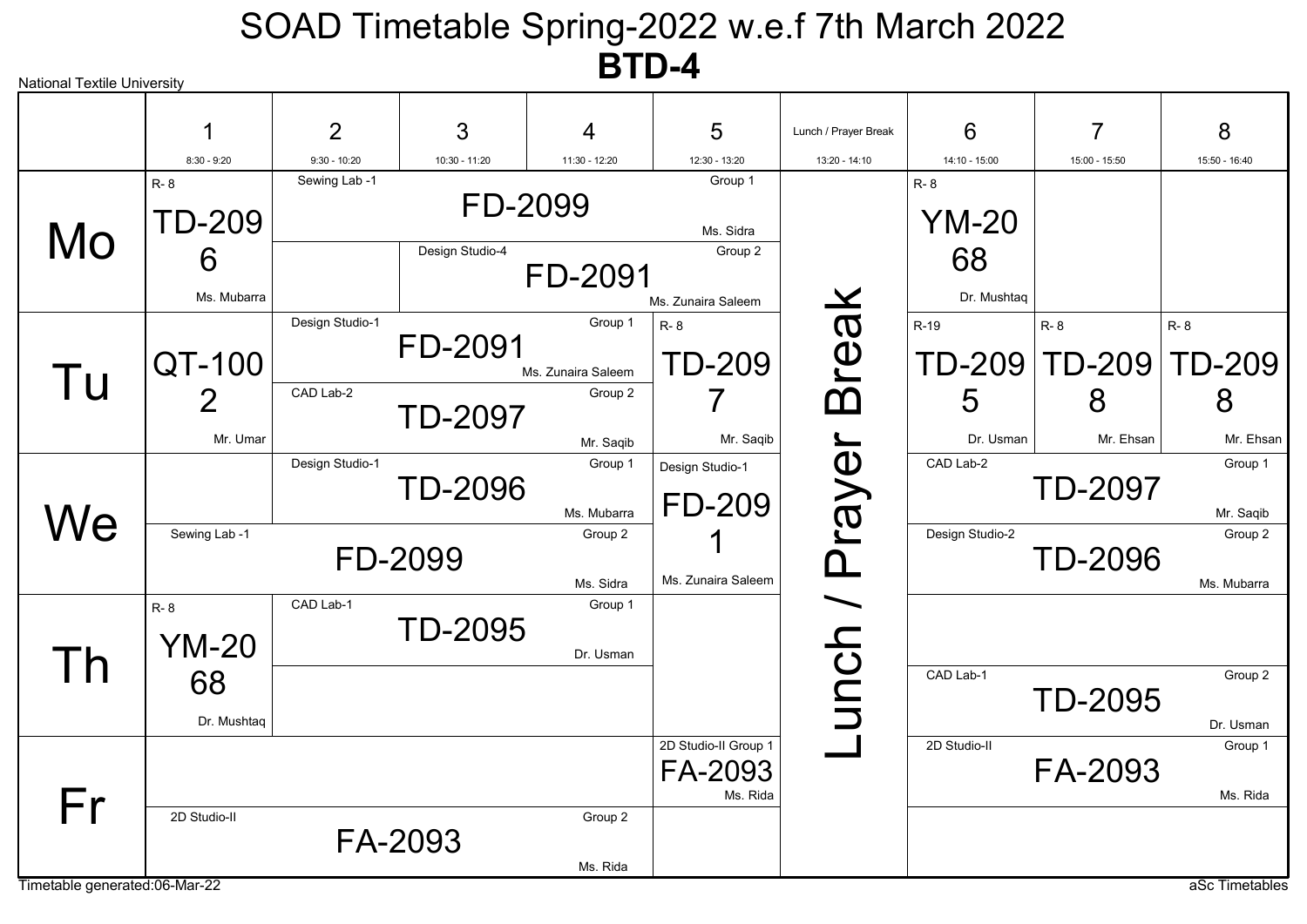| <b>National Textile University</b> |                         |                                            |                                |                       |                                              |                      |                    |                |                              |
|------------------------------------|-------------------------|--------------------------------------------|--------------------------------|-----------------------|----------------------------------------------|----------------------|--------------------|----------------|------------------------------|
|                                    |                         | $\overline{2}$                             | 3                              | 4                     | 5                                            | Lunch / Prayer Break | 6                  | 7              | 8                            |
|                                    | $8:30 - 9:20$           | $9:30 - 10:20$                             | 10:30 - 11:20                  | 11:30 - 12:20         | 12:30 - 13:20                                | 13:20 - 14:10        | 14:10 - 15:00      | 15:00 - 15:50  | 15:50 - 16:40                |
|                                    |                         | $R-17$                                     | $R-17$<br>AH-109 FD-209 FD-209 | $R-17$                | Printing Story of<br>Ms. Maryam              |                      | Painting Studio-1  | <b>VA-2094</b> | Group 1                      |
| Mo                                 |                         | 2                                          | 8                              | 8                     |                                              |                      |                    |                | Ms. Maryam                   |
|                                    |                         | Ms. Sadia                                  | Dr. Zafar                      | Dr. Zafar             |                                              |                      |                    |                |                              |
|                                    |                         |                                            |                                |                       |                                              | <b>Break</b>         | Design Studio-1    | <b>VA-2096</b> | Group 1<br>Ms. Nida          |
| Tu                                 | 2D Studio-I             |                                            | FA-2096                        | Group 2<br>Mr. Saleem |                                              |                      | Miniature Studio-1 | <b>VA-2095</b> | Group 2<br>Ms. Syrrah        |
|                                    | Miniature Studio-1      | <b>VA-2095</b>                             | Group 1<br>Ms. Syrrah          |                       | $R - 8$<br><b>VA-209</b>                     | Prayer               | Sculpture-I        | <b>VA-2098</b> | Group 1<br>Ms. Syrrah        |
| We                                 | Painting Studio-1       |                                            | <b>VA-2094</b>                 | Group 2<br>Ms. Maryam | 8<br>Ms. Syrrah                              |                      |                    |                |                              |
|                                    | $R-18$                  | $R-18$                                     | R-18                           | R-8                   | DDR-2                                        |                      | Design Studio-3    |                | Group 1, Group 2             |
| $\mathsf{I}$                       |                         | FA-209   VA-209   VA-209   QT-100   AH-109 |                                | 2                     | 2                                            | unch /               |                    | FA-2097        |                              |
|                                    | Ms. Saba                | Ms. Saba                                   | Ms. Saba                       | Hafiz Sufyan          | Ms. Sadia                                    |                      |                    |                | Ms. Saba                     |
|                                    | $R-17$<br><b>VA-209</b> |                                            |                                |                       | 2D Studio-I Group 1<br>FA-2096<br>Mr. Saleem |                      | 2D Studio-I        | FA-2096        | Group 1<br>Mr. Saleem        |
| Fr                                 | 6<br>Ms. Nida           | Design Studio-5                            | <b>VA-2096</b>                 | Group 2               |                                              |                      | Sculpture-I        | <b>VA-2098</b> | Group 2                      |
| Timetable generated:06-Mar-22      |                         |                                            |                                | Ms. Nida              |                                              |                      |                    |                | Ms. Syrrah<br>aSc Timetables |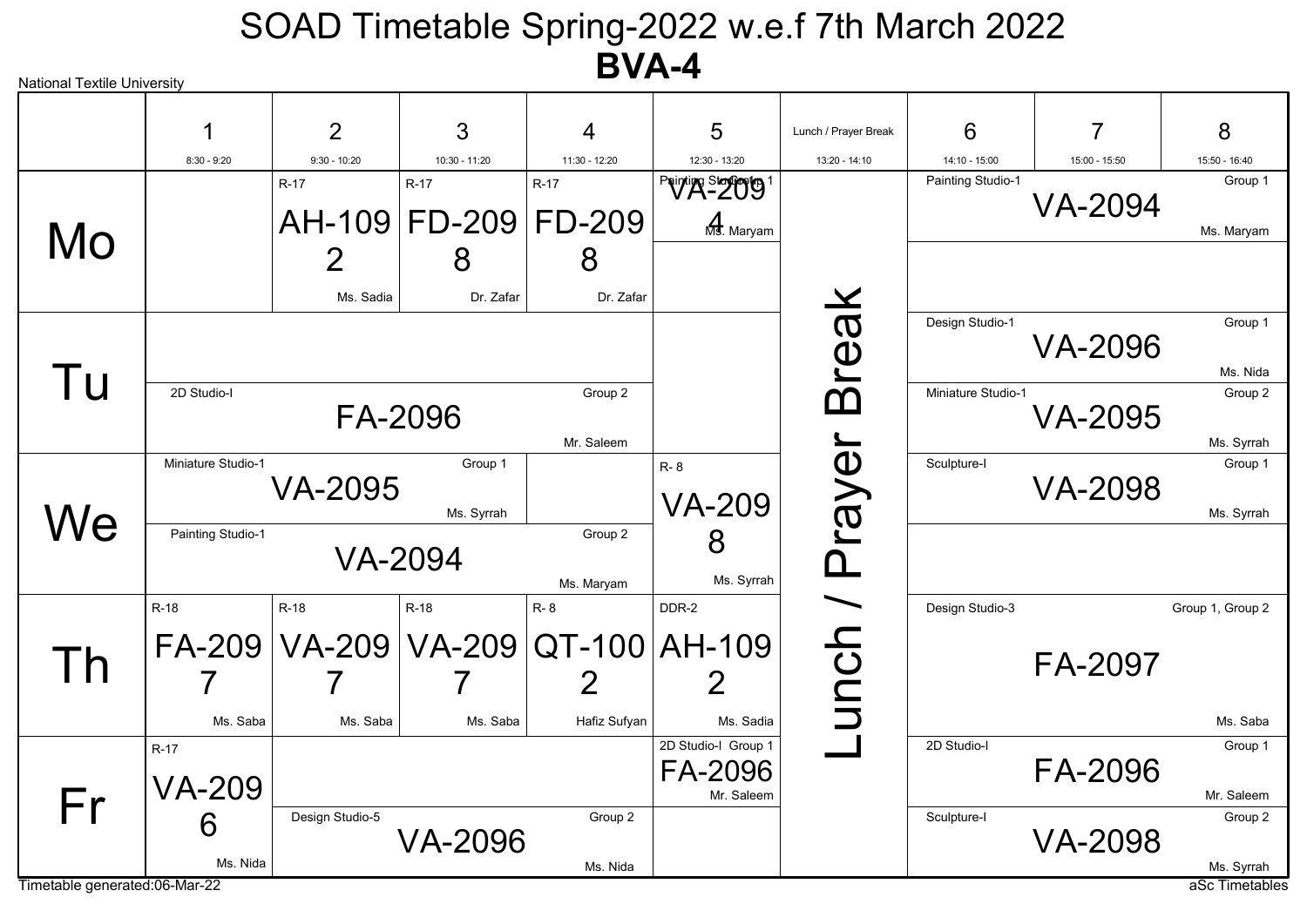| <b>National Textile University</b> |                         |                           |                 |                               |                              |                      |                    |                        |                               |
|------------------------------------|-------------------------|---------------------------|-----------------|-------------------------------|------------------------------|----------------------|--------------------|------------------------|-------------------------------|
|                                    |                         | $\overline{2}$            | 3               | 4                             | 5                            | Lunch / Prayer Break | 6                  | $\overline{7}$         | 8                             |
|                                    | $8:30 - 9:20$           | $9:30 - 10:20$            | 10:30 - 11:20   | 11:30 - 12:20                 | 12:30 - 13:20                | 13:20 - 14:10        | 14:10 - 15:00      | 15:00 - 15:50          | 15:50 - 16:40                 |
| Mo                                 | $R-9$<br>FD-309         | $R-19$<br>SEW-3           | Design Studio-5 | FD-3094                       | Group 1<br>Mr. Shahid Zaheer |                      | Sewing Lab -1      | <b>SEW-3092</b>        | Group 1<br>Ms. Zunaira Saleem |
|                                    | Mr. Zarjan              | 092<br>Ms. Zunaira Saleem | Design Studio-3 | FD-3095                       | Group 2<br>Ms. Sadia         |                      |                    |                        |                               |
| Tu                                 | Draping -1              |                           | <b>DRP-3092</b> | Group 1<br>Mr. Shahid Zaheer  | $R-18$<br>TMM-3              | <b>Break</b>         | Photography Studio | FD-3097                | Group 1<br>Mr. Zarjan         |
|                                    | CAD Lab-1               |                           | FD-3096         | Group 2<br>Mr. Afzaal         | 54<br>Ms. Mehwish            |                      | Design Studio-3    | FD-3094                | Group 2<br>Mr. Shahid Zaheer  |
| $N\mathsf{e}$                      | CAD Lab-1               |                           | FD-3096         | Group 1<br>Mr. Afzaal         | $R-18$<br>TMM-3              | Prayer               |                    |                        |                               |
|                                    | Draping -1              |                           | <b>DRP-3092</b> | Group 2<br>Mr. Shahid Zaheer  | 54<br>Ms. Mehwish            |                      | Photography Studio | FD-3097                | Group 2<br>Mr. Zarjan         |
| I h                                | $R-17$<br><b>FD-309</b> | Design Studio-5           | FD-3095         | Group 1<br>Ms. Sadia          | $R-17$<br>TMM-3              | unch /               | DDR-1              | DDR-1<br>FD-309 FD-309 |                               |
|                                    | 4<br>Mr. Shahid Zaheer  | Sewing Lab -1             | <b>SEW-3092</b> | Group 2<br>Ms. Zunaira Saleem | 54<br>Ms. Mehwish            |                      | 8<br>Mr. Umar      | 8<br>Mr. Umar          |                               |
| Fr                                 |                         |                           |                 |                               |                              |                      |                    | QT-100<br>2            |                               |
| Timetable generated:06-Mar-22      |                         |                           |                 |                               |                              |                      |                    | Dr. Naseer             | aSc Timetables                |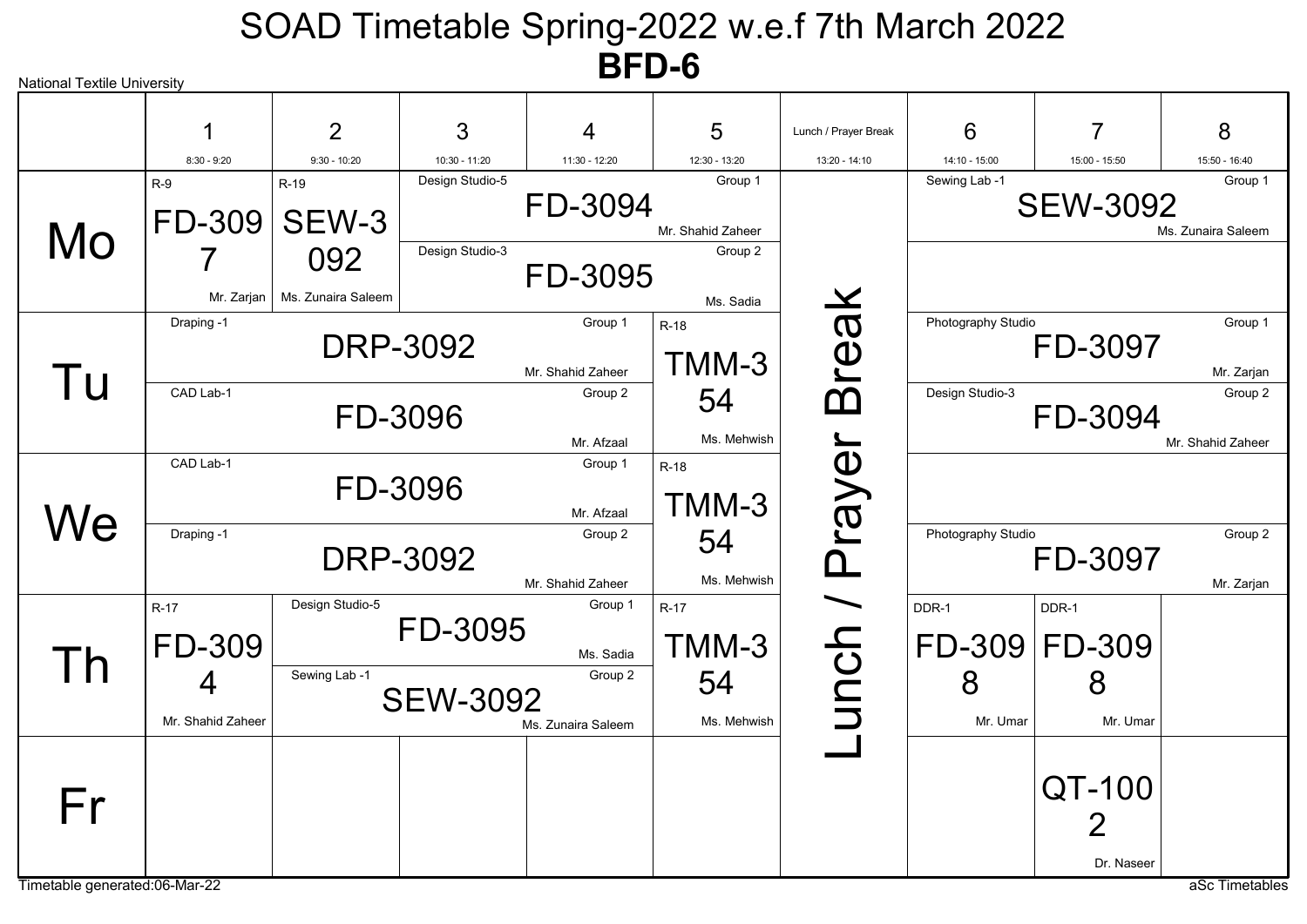

Timetable generated:06-Mar-22 as a set of the state of the state of the state of the state of the state of the state of the state of the state of the state of the state of the state of the state of the state of the state o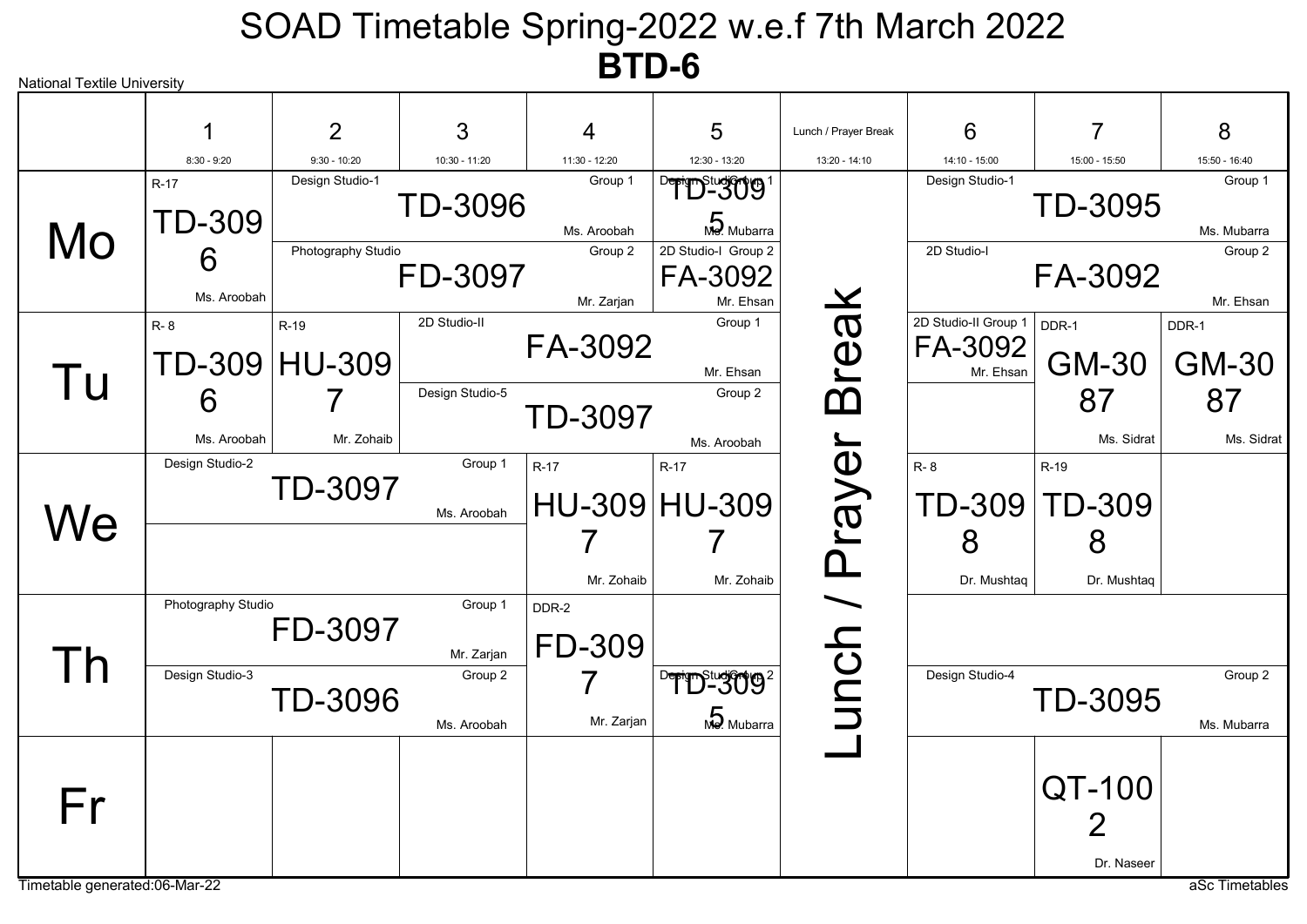| <b>National Textile University</b> |                    |                                  |                             | P 7 7 8 V             |                                               |                      |                    |                                  |                       |
|------------------------------------|--------------------|----------------------------------|-----------------------------|-----------------------|-----------------------------------------------|----------------------|--------------------|----------------------------------|-----------------------|
|                                    |                    | $\overline{2}$                   | 3                           | 4                     | 5                                             | Lunch / Prayer Break | 6                  | 7                                | 8                     |
|                                    | $8:30 - 9:20$      | $9:30 - 10:20$                   | 10:30 - 11:20               | 11:30 - 12:20         | 12:30 - 13:20                                 | 13:20 - 14:10        | 14:10 - 15:00      | 15:00 - 15:50                    | 15:50 - 16:40         |
|                                    |                    |                                  |                             |                       | Design Studion g<br>$7_{\text{Ms. Nida}}$     |                      | Design Studio-2    | <b>VA-3097</b>                   | Group 1<br>Ms. Nida   |
| Mo                                 | Design Studio-2    |                                  | <b>VA-3097</b>              | Group 2<br>Ms. Nida   | Photographysyngs<br>$Z_{\text{Mr. Zarjan}}$   |                      | Photography Studio | Group 2<br>FD-3097<br>Mr. Zarjan |                       |
| Tu                                 | Print Making-1     |                                  | FA-3096                     |                       | Group 1<br>Ms. Syrrah                         | <b>Break</b>         |                    |                                  |                       |
|                                    | Sculpture-I        |                                  | FA-3096                     |                       | Group 2<br>Ms. Maryam                         |                      | Design Studio-4    | <b>VA-3096</b>                   | Group 2<br>Ms. Maryam |
|                                    |                    | R-8                              | R-8<br>HU-309 HU-309 FD-309 | DDR-2                 | Design Study of 1<br>$\mathbf{\Omega}$ Maryam | Prayer               | Design Studio-3    | Group 1<br>VA-3096<br>Ms. Maryam |                       |
| We                                 |                    | Mr. Zohaib                       | Mr. Zohaib                  | Mr. Zarjan            | 2D Studio-I Group 2<br>FA-3097<br>Mr. Saleem  |                      | 2D Studio-I        | FA-3097                          | Group 2<br>Mr. Saleem |
|                                    |                    |                                  | R-17                        | R-18<br>VA-309 VA-309 | $R-18$<br><b>VA-309</b>                       | unch /               | Photography Studio | FD-3097                          | Group 1<br>Mr. Zarjan |
| Th                                 |                    |                                  | 6<br>Ms. Maryam             | 5<br>Ms. Saba         | 5<br>Ms. Saba                                 |                      | Miniature Studio-1 | FA-3096                          | Group 2<br>Ms. Syrrah |
| Fr                                 | 2D Studio-I        |                                  | FA-3097                     | Group 1<br>Mr. Saleem |                                               |                      |                    | QT-100                           |                       |
| Timetable generated:06-Mar-22      | Miniature Studio-1 | Group 2<br>FA-3096<br>Ms. Syrrah |                             |                       |                                               |                      |                    | 2<br>Dr. Naseer                  | aSc Timetables        |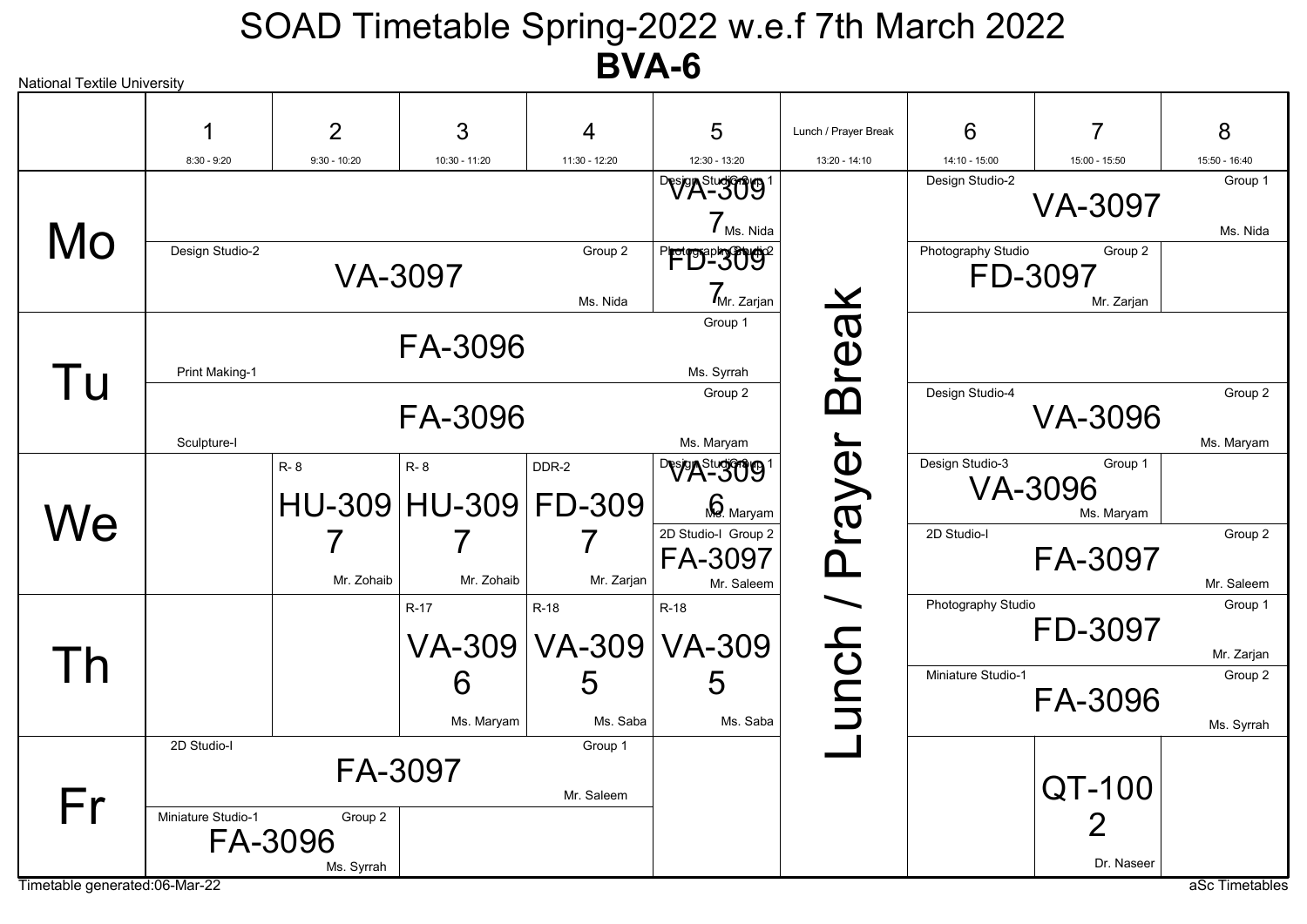| <b>National Textile University</b> |               |                |               |               |               |                      |                |                      |               |
|------------------------------------|---------------|----------------|---------------|---------------|---------------|----------------------|----------------|----------------------|---------------|
|                                    | 1             | 2              | 3             | 4             | 5             | Lunch / Prayer Break | 6              | $\overline{7}$       | 8             |
|                                    | $8:30 - 9:20$ | $9:30 - 10:20$ | 10:30 - 11:20 | 11:30 - 12:20 | 12:30 - 13:20 | 13:20 - 14:10        | 14:10 - 15:00  | 15:00 - 15:50        | 15:50 - 16:40 |
|                                    |               |                |               |               |               |                      | R-19           | R-19                 | DDR-2         |
|                                    |               |                |               |               |               |                      |                | HU-309 HU-309 QT-100 |               |
| Mo                                 |               |                |               |               |               |                      | 6              | 6                    | $\mathbf{2}$  |
|                                    |               |                |               |               |               |                      | Visiting Lang. | Visiting Lang.       | Hafiz Sufyan  |
|                                    |               |                |               |               | $R-17$        |                      | $R-9$          |                      |               |
|                                    |               |                |               |               | HU-109        |                      | <b>HU-109</b>  |                      |               |
| Tu                                 |               |                |               |               | 1             |                      |                |                      |               |
|                                    |               |                |               |               | Dr. Yaseen    |                      | Dr. Yaseen     |                      |               |
|                                    |               |                | FD-4094       |               |               |                      |                | FD-4094              |               |
| We                                 |               |                | FD-4093       |               |               | unch / Prayer Break  |                | FD-4093              |               |
|                                    |               |                |               |               |               |                      |                |                      |               |
| Th                                 |               |                |               |               |               |                      |                |                      |               |
|                                    |               |                |               |               |               |                      |                |                      |               |
|                                    |               |                |               |               |               |                      |                |                      |               |
| Fr                                 |               |                |               |               |               |                      |                |                      |               |
|                                    |               |                |               |               |               |                      |                |                      |               |
|                                    |               |                |               |               |               |                      |                |                      |               |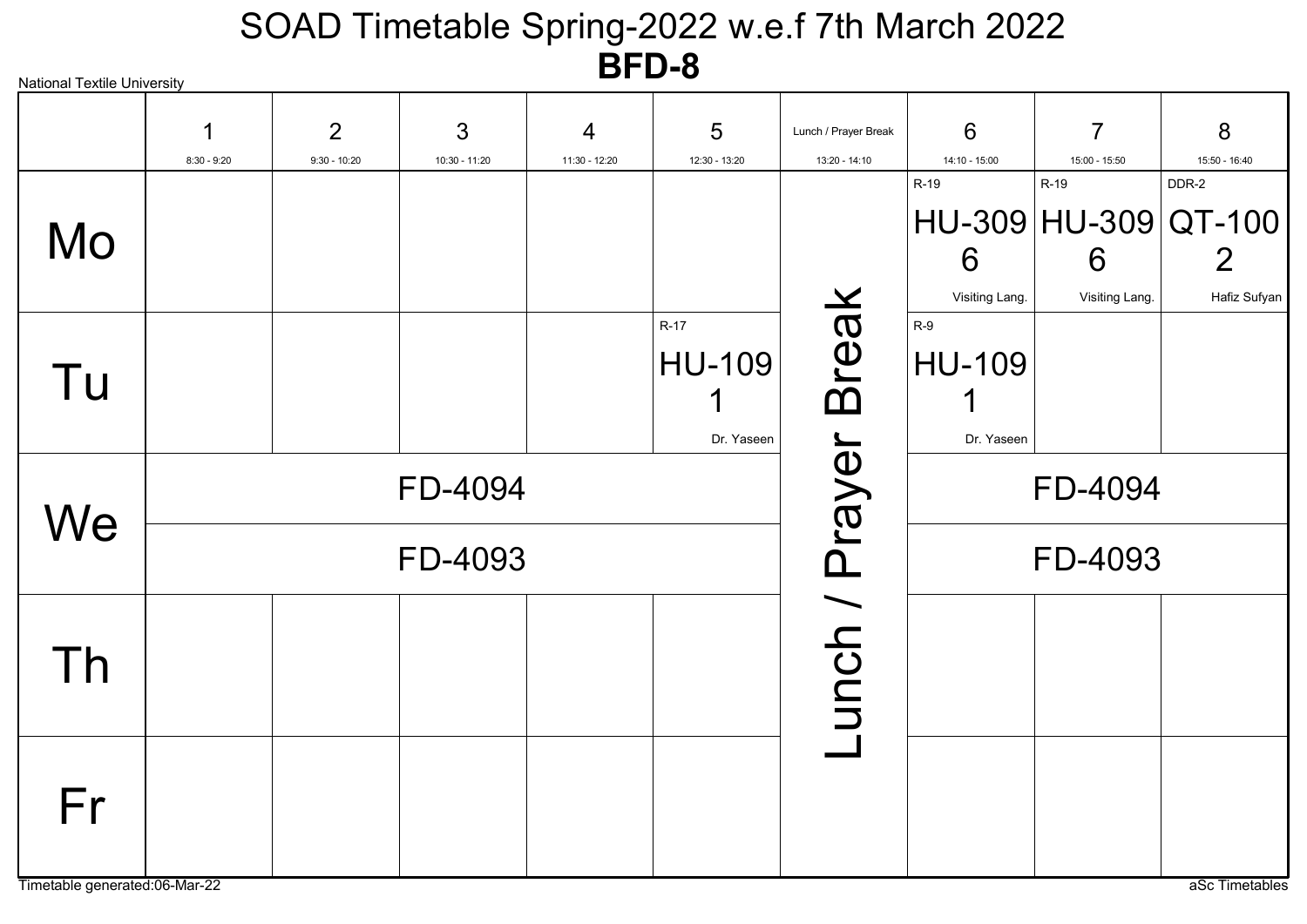| <b>National Textile University</b>  |                    |                                       |                                      |                                               | - - -         |                      |               |                 |                |
|-------------------------------------|--------------------|---------------------------------------|--------------------------------------|-----------------------------------------------|---------------|----------------------|---------------|-----------------|----------------|
|                                     |                    | $\overline{2}$                        | 3                                    | 4                                             | 5             | Lunch / Prayer Break | 6             | 7               | 8              |
|                                     | $8:30 - 9:20$      | $9:30 - 10:20$                        | 10:30 - 11:20                        | 11:30 - 12:20                                 | 12:30 - 13:20 | 13:20 - 14:10        | 14:10 - 15:00 | 15:00 - 15:50   | 15:50 - 16:40  |
| Mo                                  |                    |                                       | $R-18$<br><b>TD-409</b><br>Mr. Ehsan |                                               |               |                      |               |                 |                |
| Tu                                  |                    |                                       | <b>TD-4096</b>                       |                                               |               | <b>Break</b>         |               | <b>TD-4096</b>  |                |
|                                     |                    |                                       | <b>TD-4097</b>                       |                                               |               |                      |               | <b>TD-4097</b>  |                |
| We                                  | R-17<br>Dr. Yaseen | $R-17$<br>HU-109 HU-109<br>Dr. Yaseen |                                      |                                               |               | unch / Prayer        |               |                 |                |
| Τh                                  |                    |                                       | $R-9$<br>6<br>Visiting Lang.         | $R-9$<br>HU-309 HU-309<br>6<br>Visiting Lang. |               |                      |               | QT-100<br>Nayab |                |
| Fr<br>Timetable generated:06-Mar-22 |                    |                                       | <b>TD-4095</b>                       |                                               |               |                      |               | <b>TD-4095</b>  | aSc Timetables |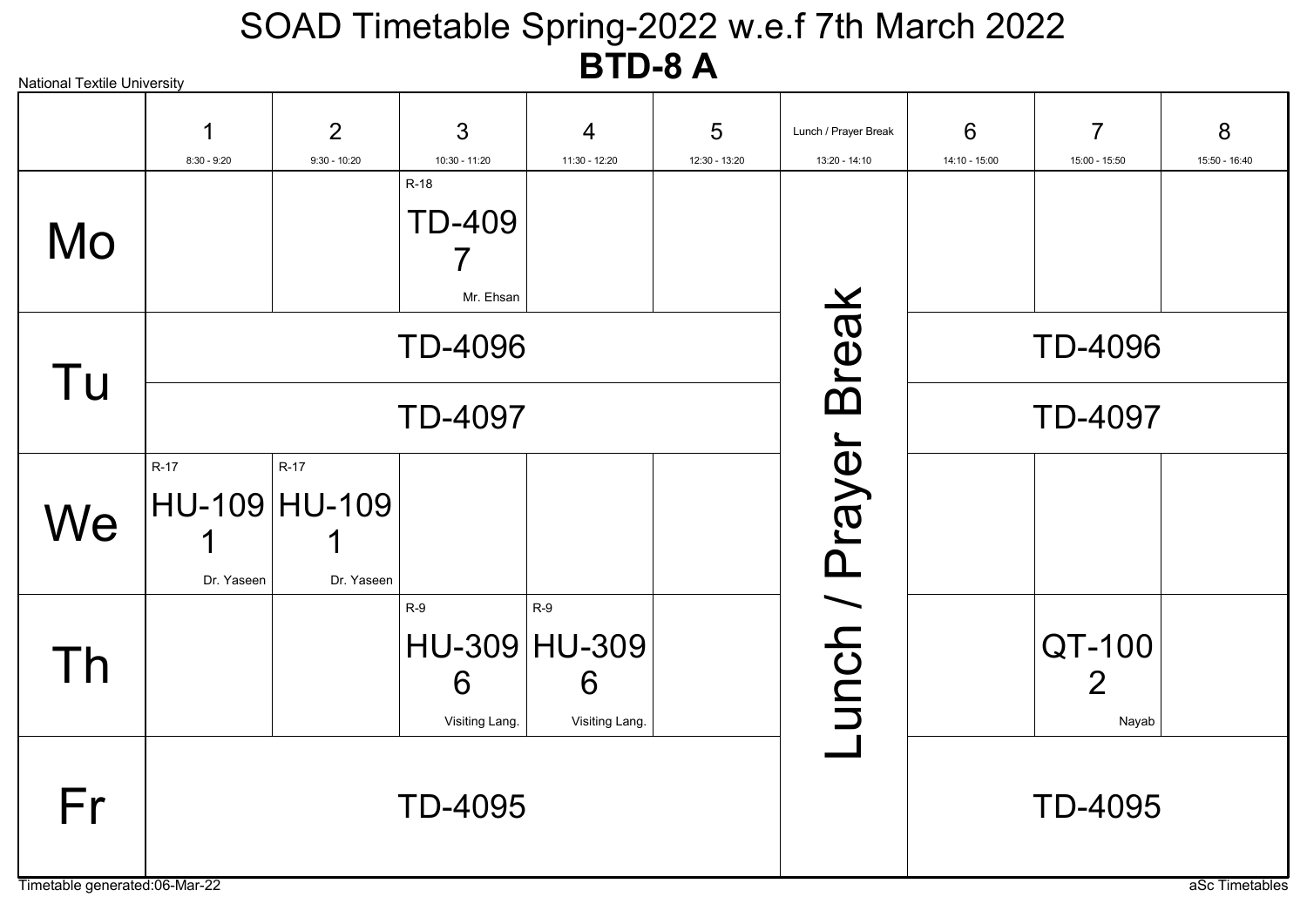| <b>National Textile University</b>  |               |                                  |                    |                             |                                              |                                       |                    |                                 |                                   |
|-------------------------------------|---------------|----------------------------------|--------------------|-----------------------------|----------------------------------------------|---------------------------------------|--------------------|---------------------------------|-----------------------------------|
|                                     | $8:30 - 9:20$ | $\overline{2}$<br>$9:30 - 10:20$ | 3<br>10:30 - 11:20 | 4<br>11:30 - 12:20          | 5<br>12:30 - 13:20                           | Lunch / Prayer Break<br>13:20 - 14:10 | 6<br>14:10 - 15:00 | $\overline{7}$<br>15:00 - 15:50 | 8<br>15:50 - 16:40                |
| Mo                                  |               |                                  |                    | R-19<br>6<br>Visiting Lang. | R-19<br>HU-309 HU-309<br>6<br>Visiting Lang. |                                       |                    |                                 | R-19<br><b>TD-409</b><br>Ms. Anum |
| Tu                                  |               |                                  | <b>TD-4096</b>     |                             |                                              | <b>Break</b>                          |                    | <b>TD-4096</b>                  |                                   |
|                                     |               |                                  | <b>TD-4097</b>     |                             |                                              |                                       |                    | <b>TD-4097</b>                  |                                   |
| We                                  |               |                                  |                    | R-19<br>Dr. Yaseen          | R-19<br>HU-109 HU-109<br>Dr. Yaseen          | unch / Prayer                         |                    |                                 |                                   |
| Th                                  |               |                                  |                    |                             |                                              |                                       |                    | QT-100<br>Nayab                 |                                   |
| Fr<br>Timetable generated:06-Mar-22 |               |                                  | <b>TD-4095</b>     |                             |                                              |                                       |                    | <b>TD-4095</b>                  | aSc Timetables                    |